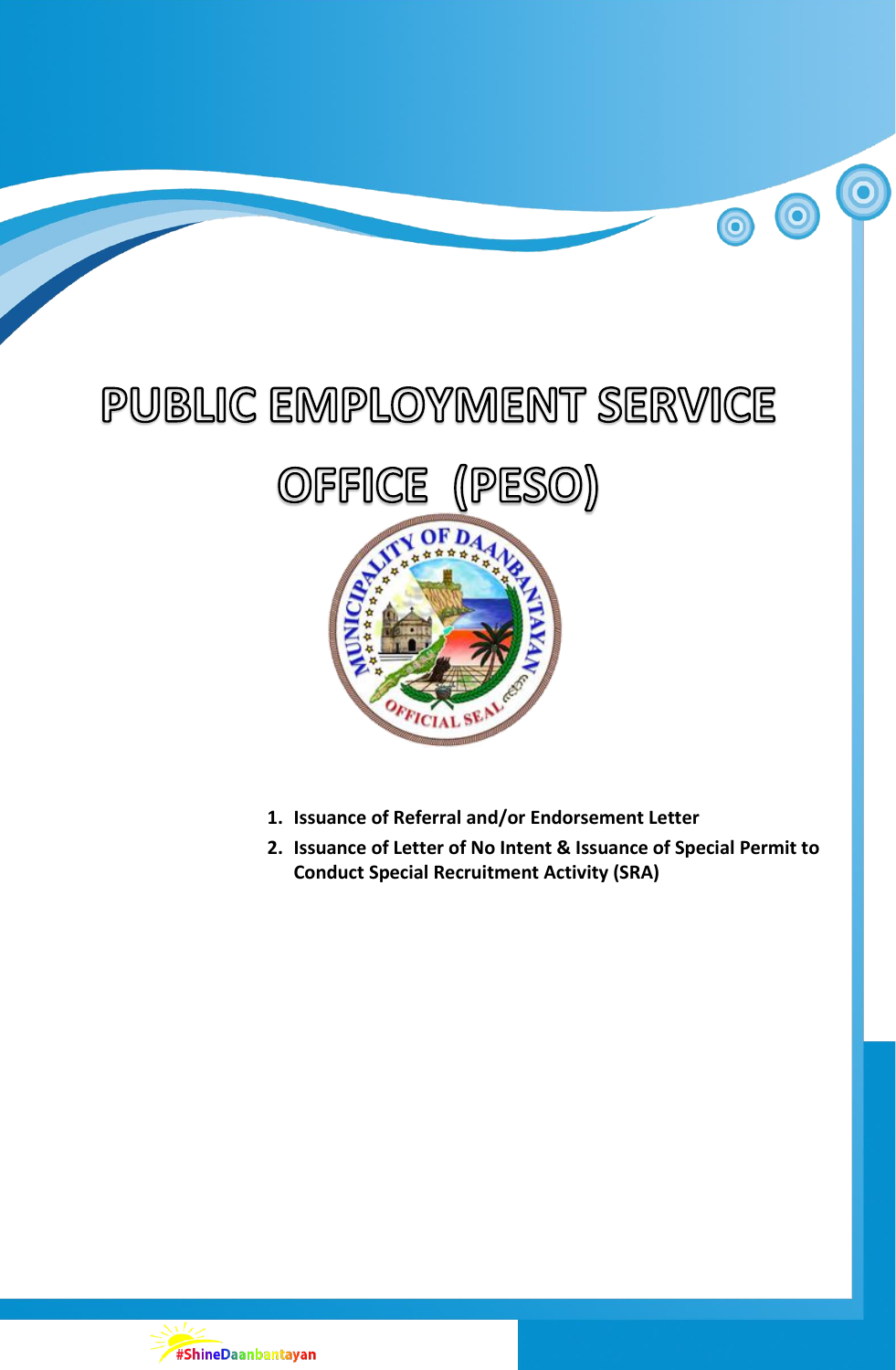# **Issuance of Referral and/or Endorsement Letter**

### **Service Information**

**ABOUT THE SERVICE:** The PESO referral and/or endorsement letter will be issued to the jobseekers who possess the qualification for the required employment to any business establishment operating within the Province of Cebu.

| <b>OFFICE OR DIVISION</b>                                               |                                                 | <b>Public Employment Service Office</b> |                   |                        |                                                                          |  |  |  |
|-------------------------------------------------------------------------|-------------------------------------------------|-----------------------------------------|-------------------|------------------------|--------------------------------------------------------------------------|--|--|--|
| <b>CLASSIFICATION</b>                                                   | Simple                                          |                                         |                   |                        |                                                                          |  |  |  |
| <b>TYPE OF</b><br><b>TRANSACTION</b>                                    |                                                 | G2C - Government to Citizen             |                   |                        |                                                                          |  |  |  |
| <b>WHO MAY AVAIL</b>                                                    | Jobseekers                                      |                                         |                   |                        |                                                                          |  |  |  |
| <b>CHECKLIST OF REQUIREMENTS</b>                                        |                                                 | <b>Where to Secure</b>                  |                   |                        |                                                                          |  |  |  |
| None                                                                    |                                                 | None                                    |                   |                        |                                                                          |  |  |  |
| <b>CLIENT STEPS</b>                                                     | <b>AGENCY ACTIONS</b>                           | <b>FEES TO BE</b><br><b>PAID</b>        |                   | <b>PROCESSING TIME</b> | <b>PERSON RESPONSIBLE</b>                                                |  |  |  |
| 1. Issuance of Referral and/or Endorsement Letter                       |                                                 |                                         |                   |                        |                                                                          |  |  |  |
| 1. Accomplished<br><b>Registration Form</b>                             | 1. Received accomplished<br>registration form   |                                         | 5min              |                        | Aliuay Punay(Job Order);<br><b>Miraflor Comendador</b><br>(PESO Manager) |  |  |  |
| 2. Waiting for the<br>checking of<br>accomplished<br>registration form  | 2. Checked accomplished<br>registration form    |                                         | 20min             |                        | Aliuay Punay(Job Order);<br><b>Miraflor Comendador</b><br>(PESO Manager) |  |  |  |
| 3. Waiting for the<br>processing & issuance<br>of Endorsement<br>Letter | 3. Process & Issue<br><b>Endorsement Letter</b> |                                         | 20min             |                        | Aliuay Punay(Job Order);<br>Miraflor Comendador<br>(PESO Manager)        |  |  |  |
| 4. Waiting for the<br>signed endorsement<br>letter                      | 4. Signed Endorsement Letter                    |                                         | 1day              |                        | Municipal Mayor Sun J.<br>Shimura                                        |  |  |  |
| 5. Receive the<br>endorsement letter                                    | 5. Released Endorsement<br>Letter               |                                         | 10 <sub>min</sub> |                        | Aliuay Punay(Job Order);                                                 |  |  |  |
|                                                                         | <b>Total</b>                                    |                                         |                   | 1day & 55min           |                                                                          |  |  |  |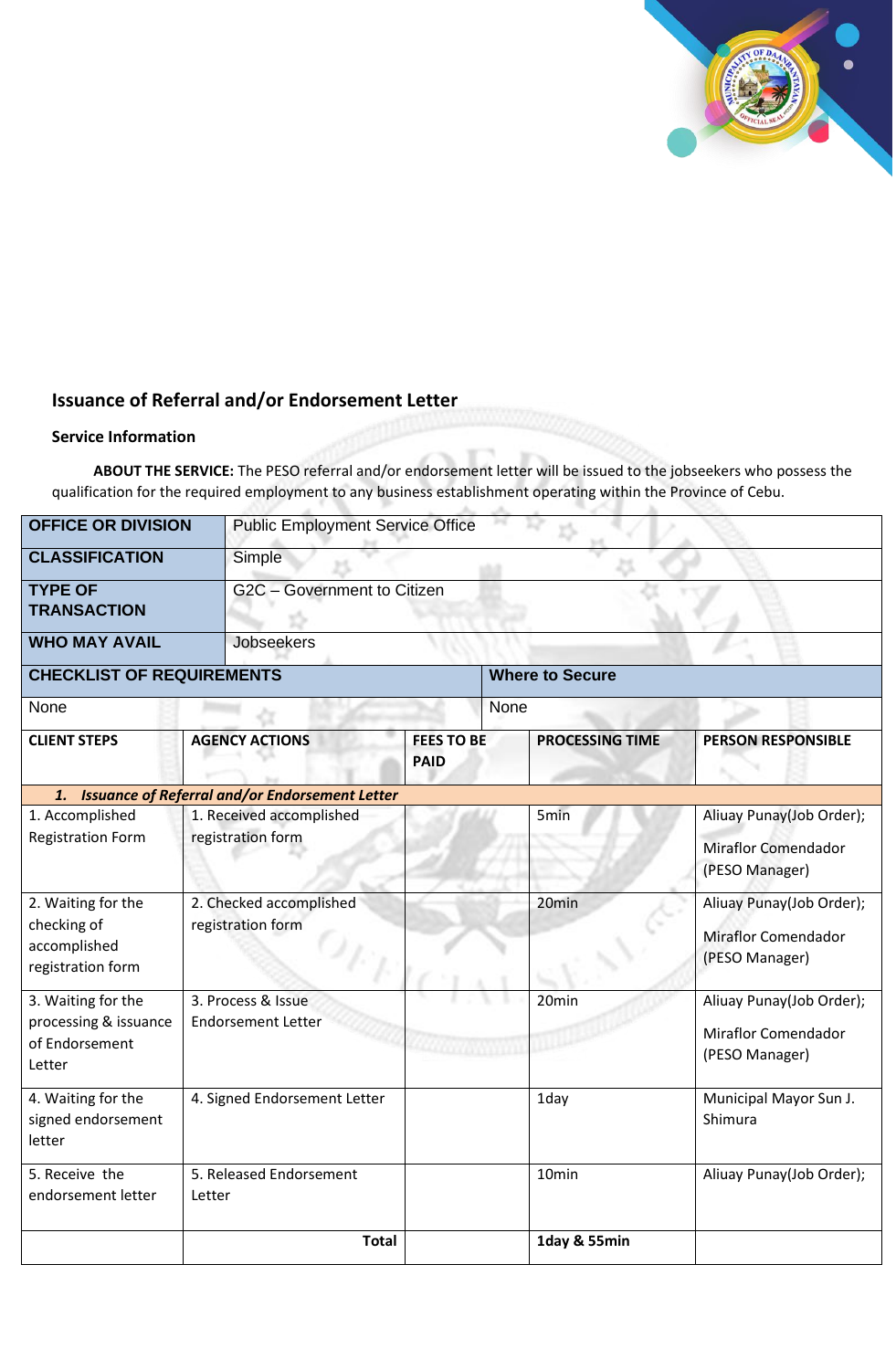

(PESO Manager)

## **Issuance of Letter of No Intent & Issuance of Special Permit to Conduct Special Recruitment Activity (SRA)**

#### **Service Information**

#### **ABOUT THE SERVICE:**

- 1. The Letter of No Intent will be issued as one of the requirements for the issuance of Special Permit to Conduct Special Recruitment Activity (SRA) by the concerned Recruitment Agency.
- 2. The issuance of Special Permit to Conduct Special Recruitment Activity to the POEA registered Recruitment Agency for hiring local and overseas worker operating within the Province of Cebu.

| <b>OFFICE OR DIVISION</b>                                                  | <b>Public Employment Service Office</b>                   |                                 |  |                                  |                                                        |  |  |
|----------------------------------------------------------------------------|-----------------------------------------------------------|---------------------------------|--|----------------------------------|--------------------------------------------------------|--|--|
| <b>CLASSIFICATION</b>                                                      | Simple                                                    |                                 |  |                                  |                                                        |  |  |
| <b>TYPE OF TRANSACTION</b>                                                 | G2B/G2G - Government to Business/Government to Government |                                 |  |                                  |                                                        |  |  |
| <b>WHO MAY AVAIL</b>                                                       | <b>Recruitment Agencies</b>                               |                                 |  |                                  |                                                        |  |  |
| <b>CHECKLIST OF REQUIREMENTS</b>                                           | <b>Where to Secure</b>                                    |                                 |  |                                  |                                                        |  |  |
| 1. Letter Request to Conduct SRA                                           |                                                           | 1. Recruitment Agency concerned |  |                                  |                                                        |  |  |
| 2. Certificate of Renewal/Authority to Operate/Certification               |                                                           | 2. POEA                         |  |                                  |                                                        |  |  |
| 3. Certification                                                           |                                                           |                                 |  |                                  |                                                        |  |  |
| 4. Business Permit in the area of operation                                |                                                           |                                 |  | 3. DTI                           |                                                        |  |  |
| 5. Job Listing/Job Poster/Hiring Materials                                 |                                                           |                                 |  | 4. LGUs area of jurisdiction     |                                                        |  |  |
| 6. PhilJobNet Screenshot                                                   |                                                           |                                 |  | 5. POEA                          |                                                        |  |  |
| 7. SEC Registration                                                        |                                                           |                                 |  | 6. POEA website                  |                                                        |  |  |
| 8. Official Representatives ID (photocopied)                               |                                                           |                                 |  | 7.SEC                            |                                                        |  |  |
| 9. Company Profile with contact details                                    |                                                           | 8. Recruitment Agency concerned |  |                                  |                                                        |  |  |
|                                                                            |                                                           |                                 |  | 9. Recruitment Agency concerned  |                                                        |  |  |
| <b>CLIENT STEPS</b>                                                        | <b>AGENCY ACTIONS</b>                                     | <b>FEES TO BE PAID</b>          |  | <b>PROCESSING</b><br><b>TIME</b> | <b>PERSON RESPONSIBLE</b>                              |  |  |
| <b>Issuance of Letter of No Intent addressed to POEA Regional Director</b> |                                                           |                                 |  |                                  |                                                        |  |  |
| 1. Submission of required<br>documents thru email/walk-<br>in:             | 1. Received required<br>documents thru email/walk-in      | None                            |  | 20min                            | Aliuay Punay(Job Order);<br><b>Miraflor Comendador</b> |  |  |